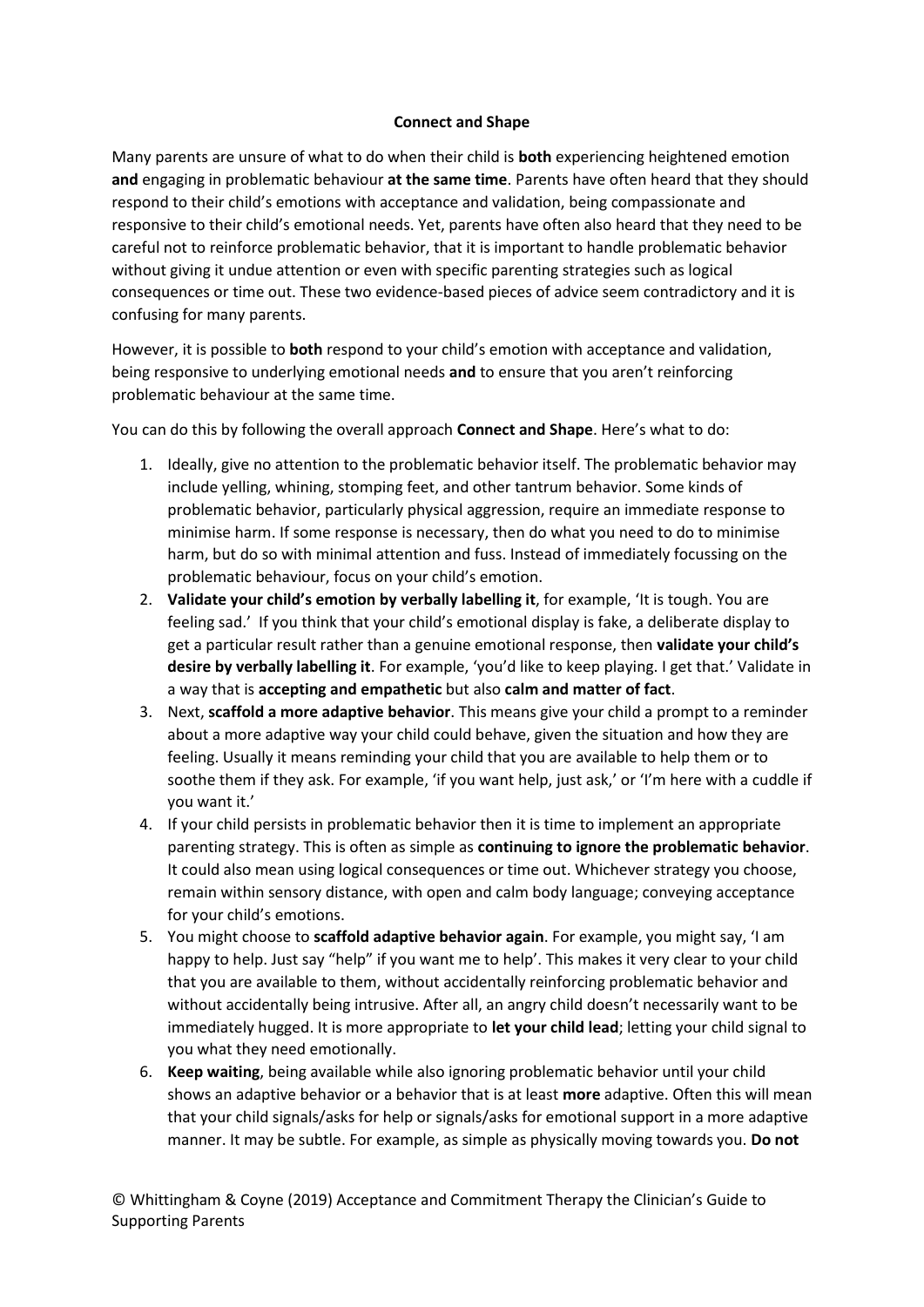**wait for perfection.** It can be rough and imperfect. **It just needs to be better.** For example, saying 'help', even in a whining voice is better screaming and throwing things.

7. The moment you notice your child engage in an adaptive or a more adaptive behavior (no matter how rough and imperfect it still is) **respond**! For example, if your child physically approaches you then open your arms for a hug, if your child asks for help then immediately do your best to help them. By giving your child the help or comfort that they are asking for the you are reinforcing their more adaptive behavior. By responding to behavior that's better even if it is also rough and imperfect, you are shaping your child's behavior. Gradually, with time, it will get better and better still.